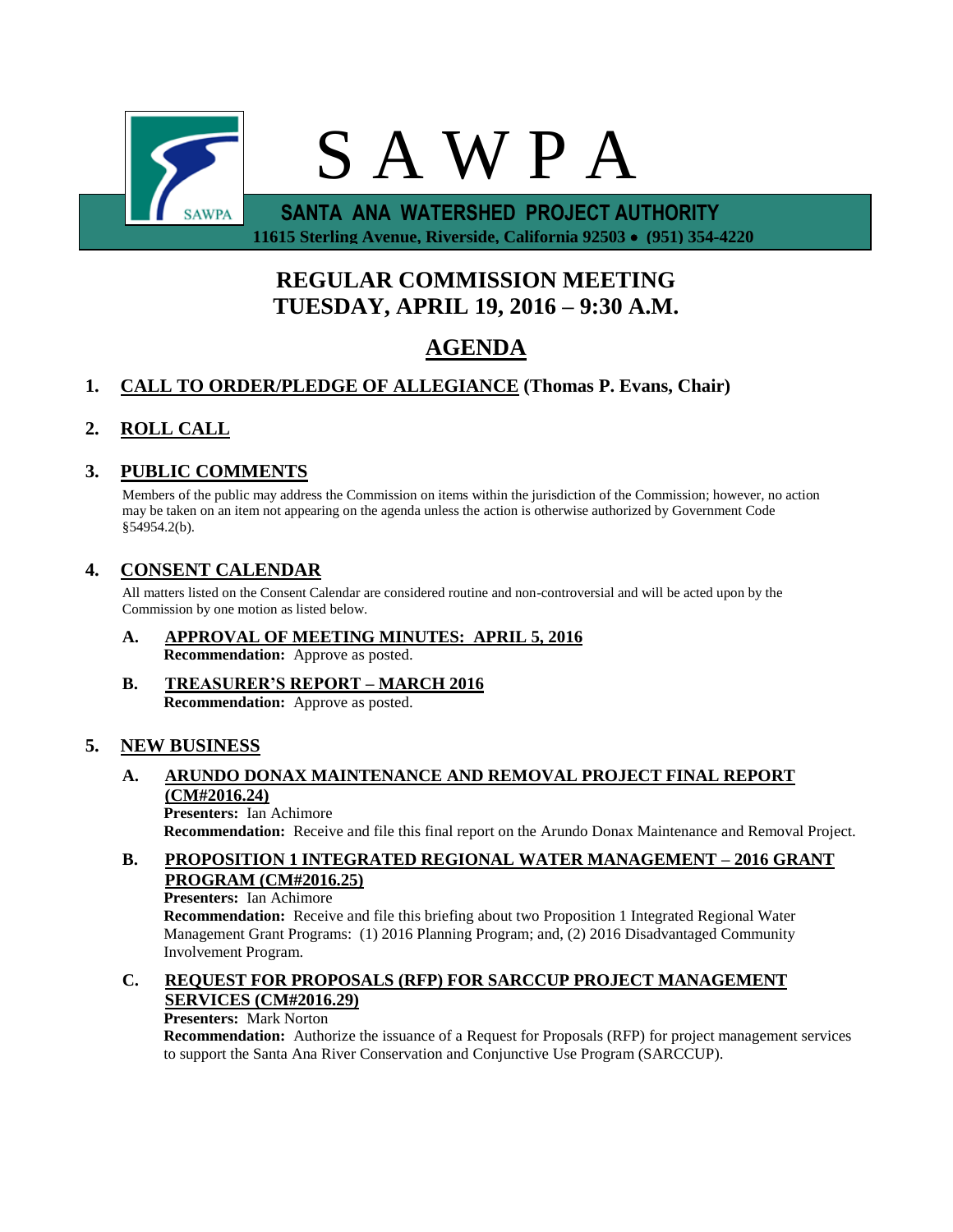SAWPA Commission Regular Meeting Agenda April 19, 2016 Page 2

### **D. INLAND EMPIRE BRINE LINE RATE RESOLUTION (CM#2016.30)**

#### **Presenters:** Rich Haller

**Recommendation:** Adopt Resolution No. 2016-01, establishing the new Inland Empire Brine Line rates to be effective July 1, 2016 (Fiscal Year 2017).

### **6. INFORMATIONAL REPORTS**

**Recommendation:** Receive and file the following oral/written reports/updates.

- **A. CASH TRANSACTIONS REPORT – FEBRUARY 2016 Presenter:** Karen Williams
- **B. INTER-FUND BORROWING – FEBRUARY 2016 (CM#2016.27) Presenter:** Karen Williams
- **C. PERFORMANCE INDICATORS/FINANCIAL REPORTING – FEBRUARY 2016 (CM#2016.28) Presenter:** Karen Williams
- **D. SAWPA ROUNDTABLE STATUS REPORT FOR THE FIRST QUARTER ENDING MARCH 31, 2016 Presenter:** Mark Norton
- **E. OWOW STATUS REPORT FOR THE FIRST QUARTER ENDING MARCH 31, 2016 Presenter:** Mark Norton
- **F. GENERAL MANAGER'S REPORT**
- **G. STATE LEGISLATIVE REPORT Presenter:** Celeste Cantú
- **H. SAWPA GENERAL MANAGERS MEETING NOTES** April 12, 2016
- **I. CHAIR'S COMMENTS/REPORT**
- **J. COMMISSIONERS' COMMENTS**

### **K. COMMISSIONERS' REQUEST FOR FUTURE AGENDA ITEMS**

### **7. SAWPA COMMISSION MEETING SCHEDULE – MAY 2016**

### **Presenter:** Celeste Cantú

**Recommendation:** Consider cancelling May 3, 2016 Commission Workshop due to the ACWA Spring Conference to be held May 3 through May 6, 2016, in Monterey, California.

### **8. CLOSED SESSION**

## **A. CONFERENCE WITH LEGAL COUNSEL – ANTICIPATED LITIGATION – SIGNIFICANT EXPOSURE TO LITIGATION PURSUANT TO GOVERNMENT CODE SECTION 54956.9(d)(2)**

Company Name: Charles King Company; Spiniello

### **9. ADJOURNMENT**